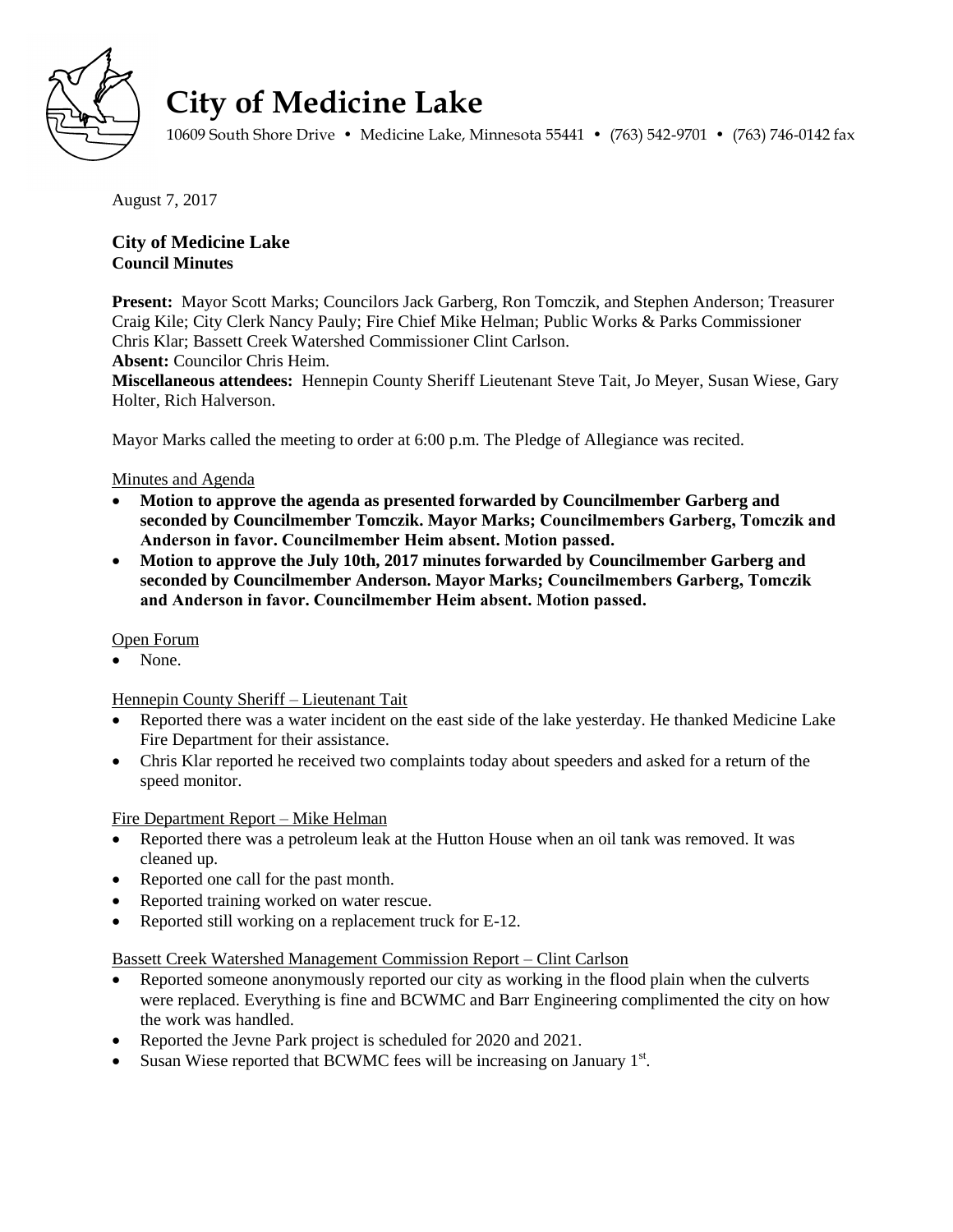Public Works Report – Chris Klar

• Reported the culverts have been installed.

# Parks Report – Chris Klar

- Reported the trail has been patched. The holes were caused by muskrat runs.
- Reported there was a donation of \$2,000 for trees.

## Treasurer's Report-Craig Kile

- Receipts in reporting period: \$3,941
- Receipts year to date: \$201,575
- Disbursements in reporting period: \$41,379
- Disbursements year to date: \$177,017
- **Motion to approve the summary spending, receipts and cash balances through August 6, 2017 forwarded by Councilmember Garberg and seconded by Councilmember Anderson. Mayor Marks; Councilmembers Garberg, Tomczik and Anderson in favor. Councilmember Heim absent. Motion passed.**

## Officer Reports:

Councilmember Garberg

Reported the road work is partially done. The cracks will be filled in the next several weeks.

# Councilmember Tomczik

- Reported he wrote an article for the Laker thanking Bruce Larson for his contributions to the city.
- Reported he received coupon books that he will make available in City Hall.

# Councilmember Heim (Reported by Mayor Marks)

- Reported the "Right of Access" agreements for the sewer work are going well.
- Reported the bid process for the sewer work is going well and bids will be opened on August  $15^{th}$ . Final vote is scheduled for August  $28<sup>th</sup>$ .

# Councilmember Anderson

• Reported nothing to report.

## Mayor Marks

- Reported he had an inquiry from the people that put together the city phone directory on whether they can send it out electronically. Council agreed that it should not be sent electronically.
- Reported he and Mr. Klar met last week with a concerned resident regarding the sewer project. The issues were addressed.
- Reported he met with Ted Hoshal regarding a crack in the window at City Hall. The replacement cost is \$2,880. Councilmember Garberg will discuss it with Steve Johnson.
- The September meeting will be held on Monday, September 11th.
- Reported there is a new law regarding electronic notification of proposed ordinances that was passed by the State of Minnesota last year and is now in effect. Proposed ordinances must be published on our website at least 10 days in advance of council vote. He will follow up with Gary Holter for the process to post proposed ordinances.

## New Business

 Nancy Pauly reported that the Hutton House has submitted an application for a liquor license and Sunday liquor license.